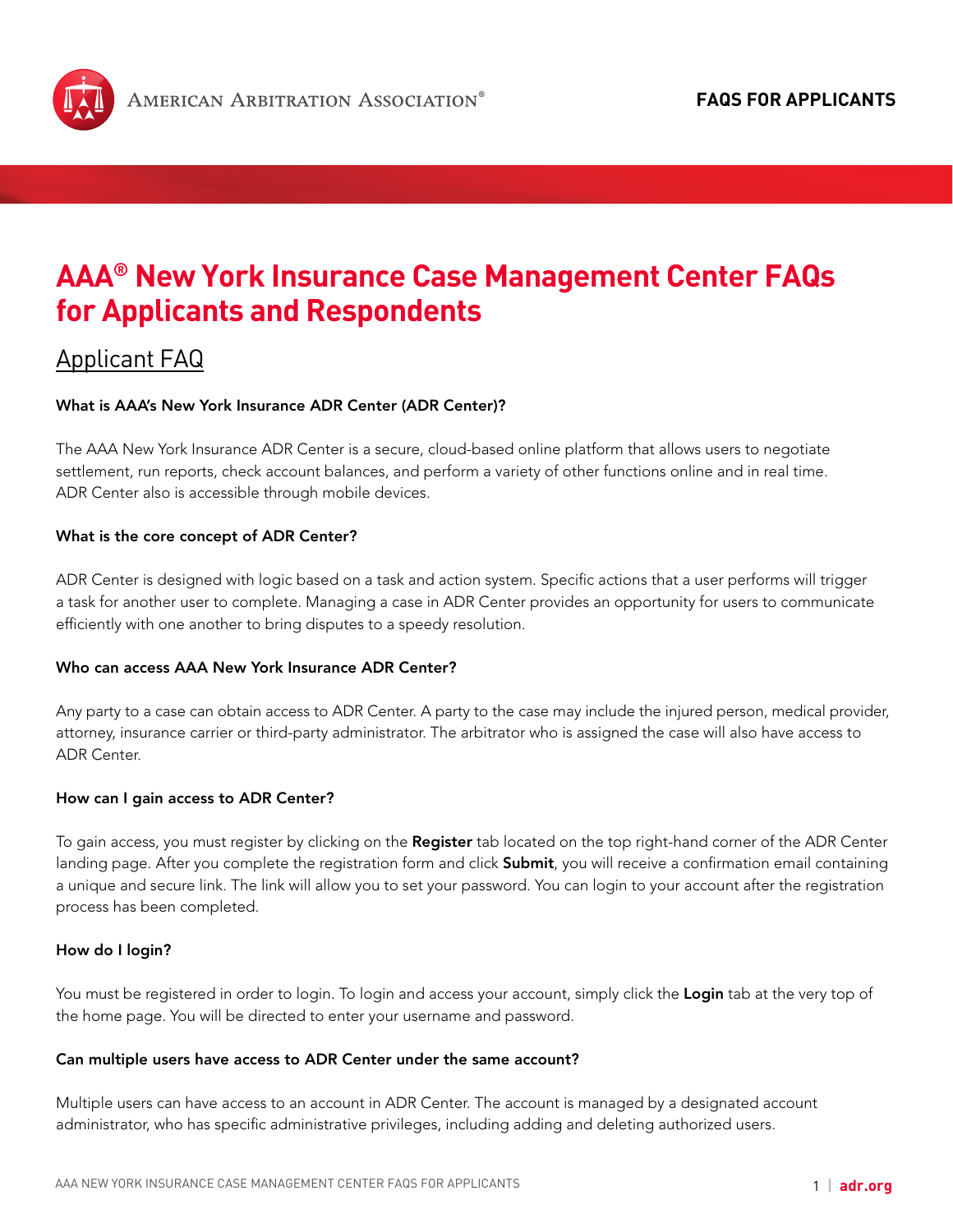

### What are the benefits to filing my case in ADR Center?

Filing a case in ADR Center is a very simple process. Applicants can utilize an online version of the Arbitration Request form (AR-1) and upload documents stored on their computers, as opposed to sending an email with an attachment or mailing a paper submission (an additional cost in time and money). In addition, the successful submission of a case in ADR Center immediately generates a case number that will assist the filer with tracking the status of the case.

#### Will I still be able to mail or email my case to the AAA?

The AAA will continue to accept No-Fault arbitration filings by mail or email.

#### How will I know when a new case filing has been accepted by the AAA?

Once a new filing is accepted and assigned to conciliation, the Applicant and Respondent both will receive a case initiation letter. The case status will change as it progresses through ADR Center. A party can access the Timeline View to determine at what stage of the arbitration process the case is at.

#### Are there any additional fees to use ADR Center?

There is no additional cost to use ADR Center.

#### How can I pay my filing fees?

The AAA accepts checks, money orders, and credit cards as valid forms of payment. Filers can opt to open a cash account (see the next question) to pay their filing fees by submitting a check or authorizing a credit card payment and can add additional funds to an existing cash account via check or credit card payment to the AAA.

#### What is a cash account in ADR Center?

A cash account is similar to a bank checking account. A party can open a cash account to pay filing and other AAA administrative fees. To establish a cash account, login to ADR Center and access the Payment Information tab in the My Account section of your user profile. You must submit a check or credit card authorization form to complete the process. If you need assistance in setting up a cash account, please contact the AAA at 917.438.1660 or email [NYSInsurance@adr.org](mailto:NYSInsurance@adr.org).

#### How can I tell how much money I have left in my cash account?

Applicants can review their cash account balances in real time. Authorized users also can set up an account notification in the account management section of their profile that will send an alert when the cash account reaches a low balance. The low balance is determined by the applicant. For example, for a high filer, a low balance may be \$1,000.00. For a smaller filer, a low balance may be \$80.00.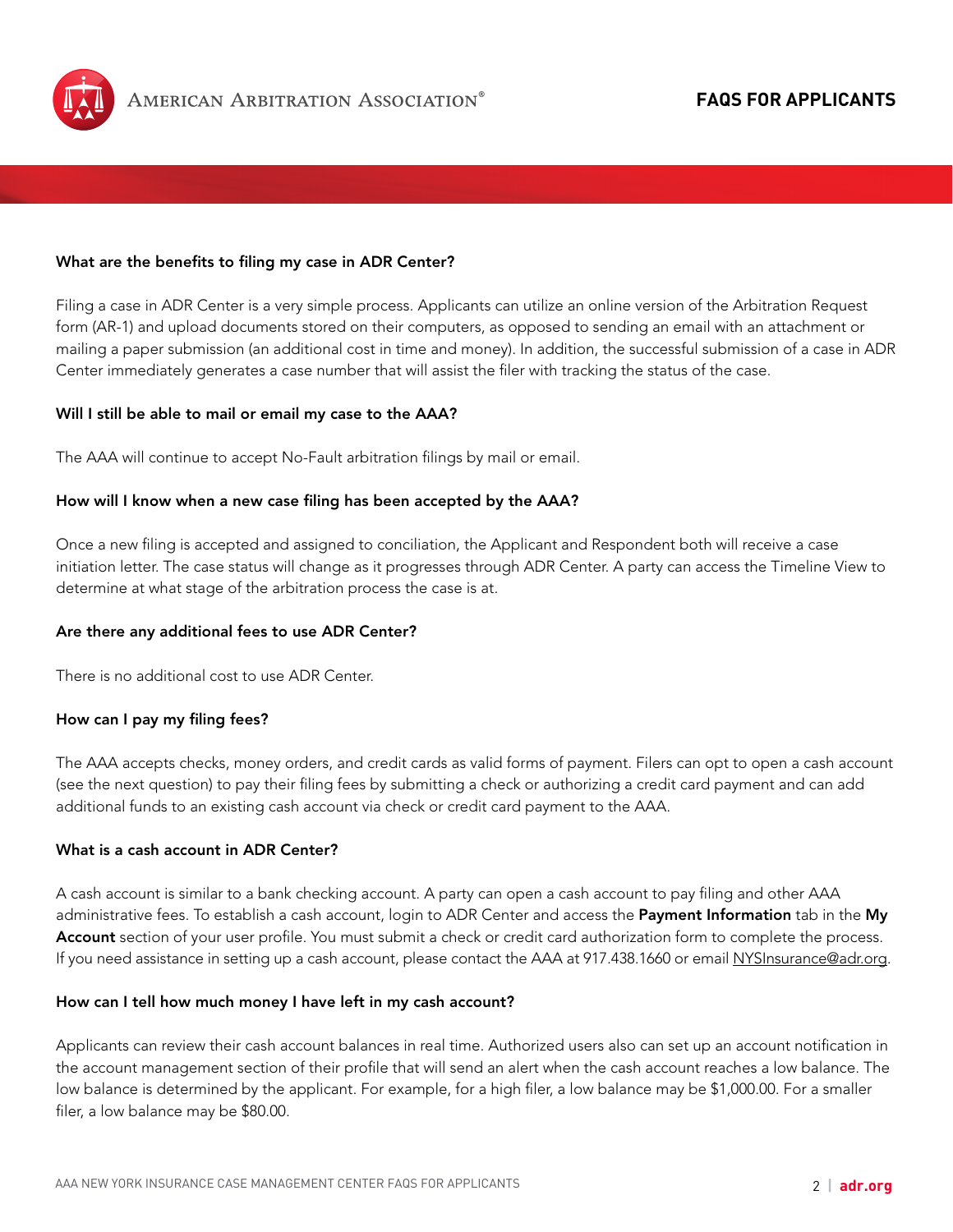

#### What are Tasks and Actions in ADR Center?

A task is an activity on a case that is triggered—*i.e.,* one activity automatically causes another to be due—within ADR Center for a specific user (for example, Applicant, Carrier, Arbitrator, or AAA) to complete. Tasks can be triggered by the system or by a user.

An action is an activity that must be initiated by a user. Actions are not triggered by the system or user. However, certain actions taken can trigger tasks for other users.

A case will progress on to the next phase of the arbitration process based on performed tasks and actions.

## What happens if a task remains pending in ADR Center?

Tasks will remain pending on a case until they are completed by the specific user for which the task is intended. Tasks also will remain pending only as long as they still are relevant to the case. For example, a case may have a Review Hearing Adjournment Request pending for the Applicant; however, if that case should reach a settlement or be withdrawn, that particular task no longer is relevant to the case, even if it has not yet been completed.

Tasks also can be completed outside of ADR Center using fax, mail, or email. Most tasks require a response from a party, and once the response is received and processed by the AAA, any pending task addressed by the response is deemed completed and no longer pending. However, it should be noted that it is faster and more conducive to the maintenance of a more accurate case file to complete all tasks within ADR Center.

#### What happens if an action is not completed?

Nothing happens if an action is not completed, as actions are optional. The list of available actions is determined by the user's role as well as by the status of the case. For example, only the Applicant will be able to see the action "Withdraw" in a case. Users have the option to complete actions but are not required to.

#### How do I know what stage of the arbitration process my case is at?

Your user homepage will display a grid identifying all active and closed cases. Within the grid, there is a column titled Status. The case status will be displayed in this column. The case status also is displayed within the case record itself.

#### I would like to receive AAA notices by email. How do I set my notification preferences in ADR Center?

Under Your Company Information in the My Account section of your user profile, select Notification Preferences. You will be provided with the option to set your notification preference to email, fax, or print (regular mail).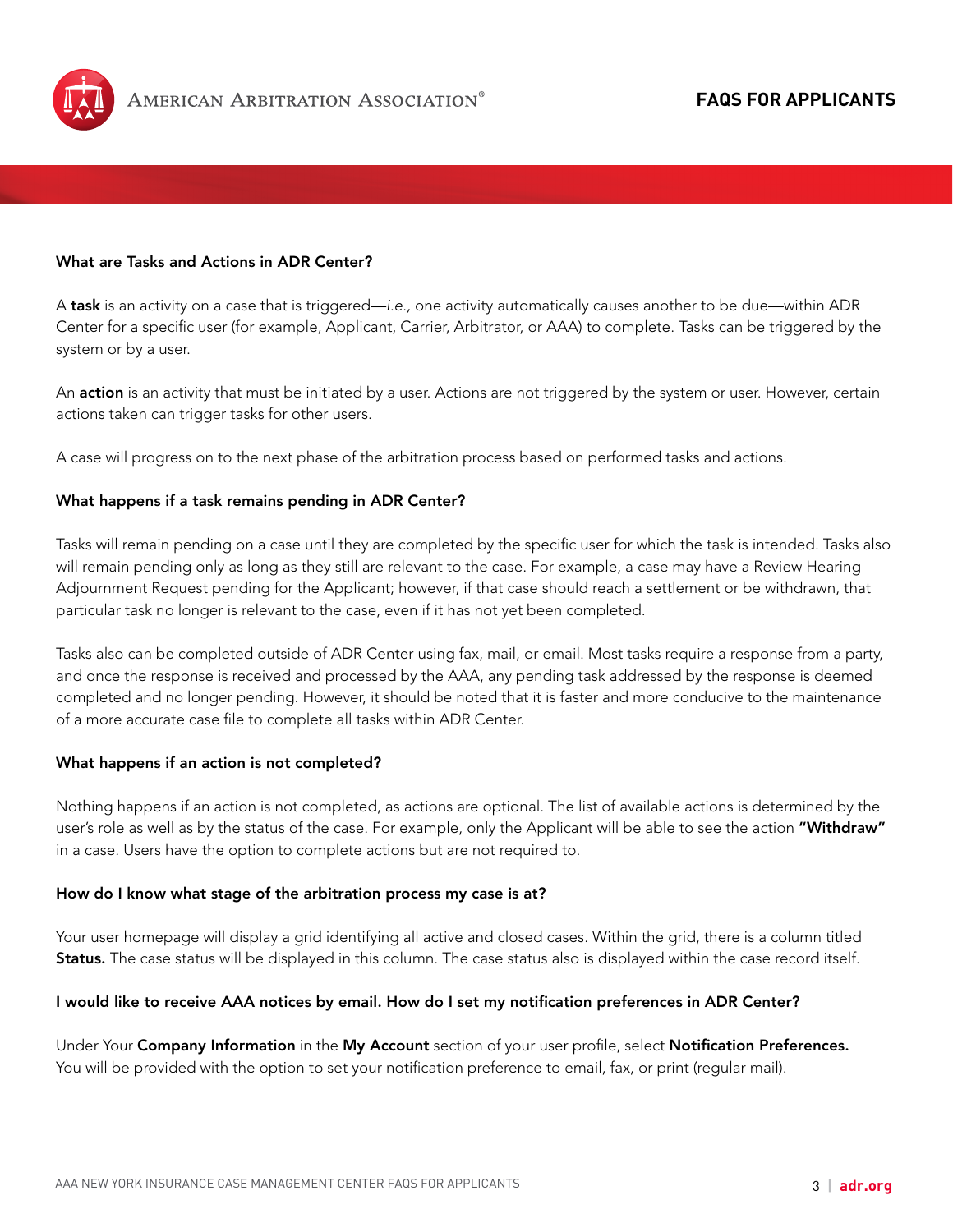

#### Why are there multiple case numbers for the same filing?

As a case travels through the various stages of the arbitration process, the case number will change. This variance serves as an identifier of each phase of the arbitration. A case in conciliation will begin with 41, a case in arbitration will begin with 17, and a case in master arbitration will begin with 99. However, the last eight digits of the case number never changes regardless of the case status. To review a case, simply enter the last eight digits of the case number.

#### What is filtering?

Filtering is an added feature in ADR Center that allows the user to control the output of search results. For example, your home page in ADR Center will display a list of all of your arbitration cases. You can utilize the filtering tab to narrow your search based on specific criteria, including Tasks and Actions.

## What is the Award Search?

The Award Search is a library of redacted No-Fault arbitration decisions available in the AAA database. Users can access redacted awards related to a specific case issue or arbitrator. The Award Search feature is available to all parties, regardless of whether they have an account in ADR Center.

#### How do I get answers to questions that are not in the FAQ?

Please contact our Customer Relations department at 917.438.1660 or email [NYSInsurance@adr.org](mailto:NYSInsurance@adr.org) with any questions that are not covered in this section.

#### What is the role of the American Arbitration Association®?

The American Arbitration Association (AAA) administers the program for arbitration of No-Fault disputes in New York, on behalf of the New York State Department of Financial Services. The program serves consumers, health service providers, and insurance carriers in New York by providing a forum for the speedy resolution of disputes concerning claims for benefits under No-Fault automobile insurance. The AAA has administered No-Fault programs in New York for over 30 years. The AAA is a not-for-profit, public service organization committed to the resolution of disputes through arbitration, mediation, conciliation and other voluntary procedures. The AAA handles administration of all phases of the conciliation and arbitration process in New York.

#### When can I file a request for No-Fault arbitration?

If you are the injured party of an automobile accident or the medical service provider providing treatment to the injured party, you can request arbitration when a claim or a portion of a claim for New York No-Fault is denied by the insurer. A request for arbitration can also be made when an insurer's response to a claim is overdue.

The arbitration system is intended to be faster, less expensive and simpler than filing in court.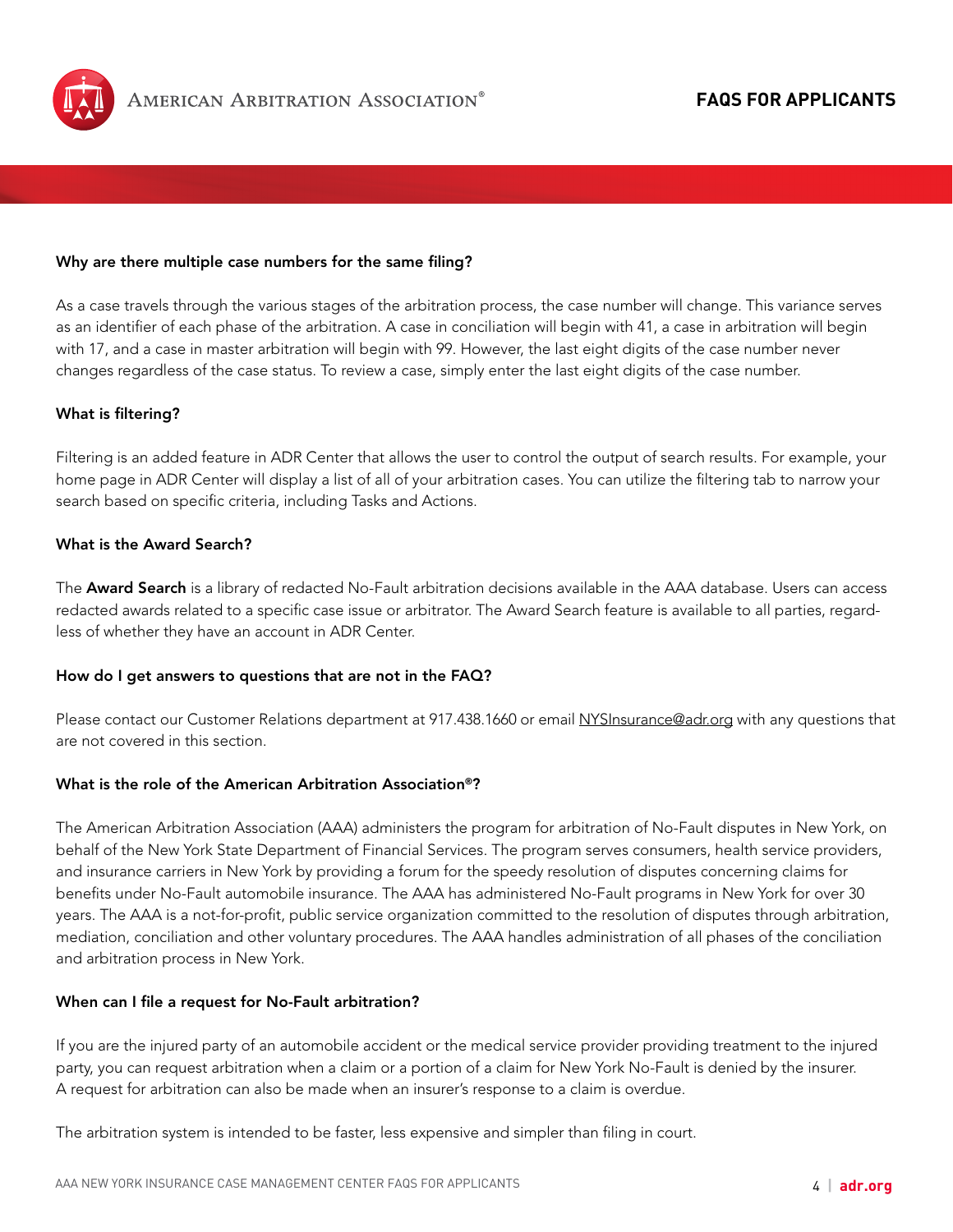

#### What are the forms with which to file a request for arbitration?

There are two forms you can use to request arbitration:

You can complete the second and third page of the Denial of Claim on Form NF-10 that you received from the Insurance Company. Or, you can complete [Form AR, The Request for New York No-Fault Arbitration](https://nysinsurance.adr.org/sites/default/files/document_repository/AR1_Form.pdf). This form can be mailed, emailed or faxed to you by calling 917.438.1500, or you can use the form provided on this Website, in the Forms section. You can fill out the form on your computer screen and then print it out, to be sent to AAA.

Be sure to fill out the form completely and to include all your supporting documents. Your request must also include payment of a \$40 filing fee.

#### What should I include with my arbitration request?

All information requested on the Form AR or the NF-10 is vital to the processing of the case. As a result, we will accept only those cases in which the Form AR or NF-10 is filled out completely.

All your evidence and written arguments, including any document supporting your contention, such as medical bills, police report, and affidavits must be submitted with your arbitration request. Medical service providers requesting arbitration must include an assignment of benefits signed by the patient. (Please see assignment of benefits section below.)

The arbitration request must be accompanied by a check or money order for \$40 payable to the American Arbitration Association (AAA). Credit Card Payment Service is also available for use. The NYSI Credit Card Payment Service is available 24 hours a day, seven days a week. In addition to convenient 24/7 accessibility, the new payment service will provide better security in handling your sensitive information. This new payment process will allow customers to securely submit credit card payments at their convenience. AAA will no longer accept credit card authorization forms (fax, phone, or email) for credit card payments.

This filing fee will be reimbursed to the applicant directly by the insurer, if the applicant prevails in whole or in part.

#### How do I request a Telephonic Hearing?

You may request to have a Telephonic hearing of your case instead of an in person hearing. The request must be in writing and is at the discretion of the Arbitrator.

#### How do I request Written Submission?

11 NYCRR 65-4.5(a) provides for arbitration on the basis of written submissions. The request is at the discretion of the arbitrator and the claimed amount must be less than \$2,000. The request must be submitted to the AAA in writing.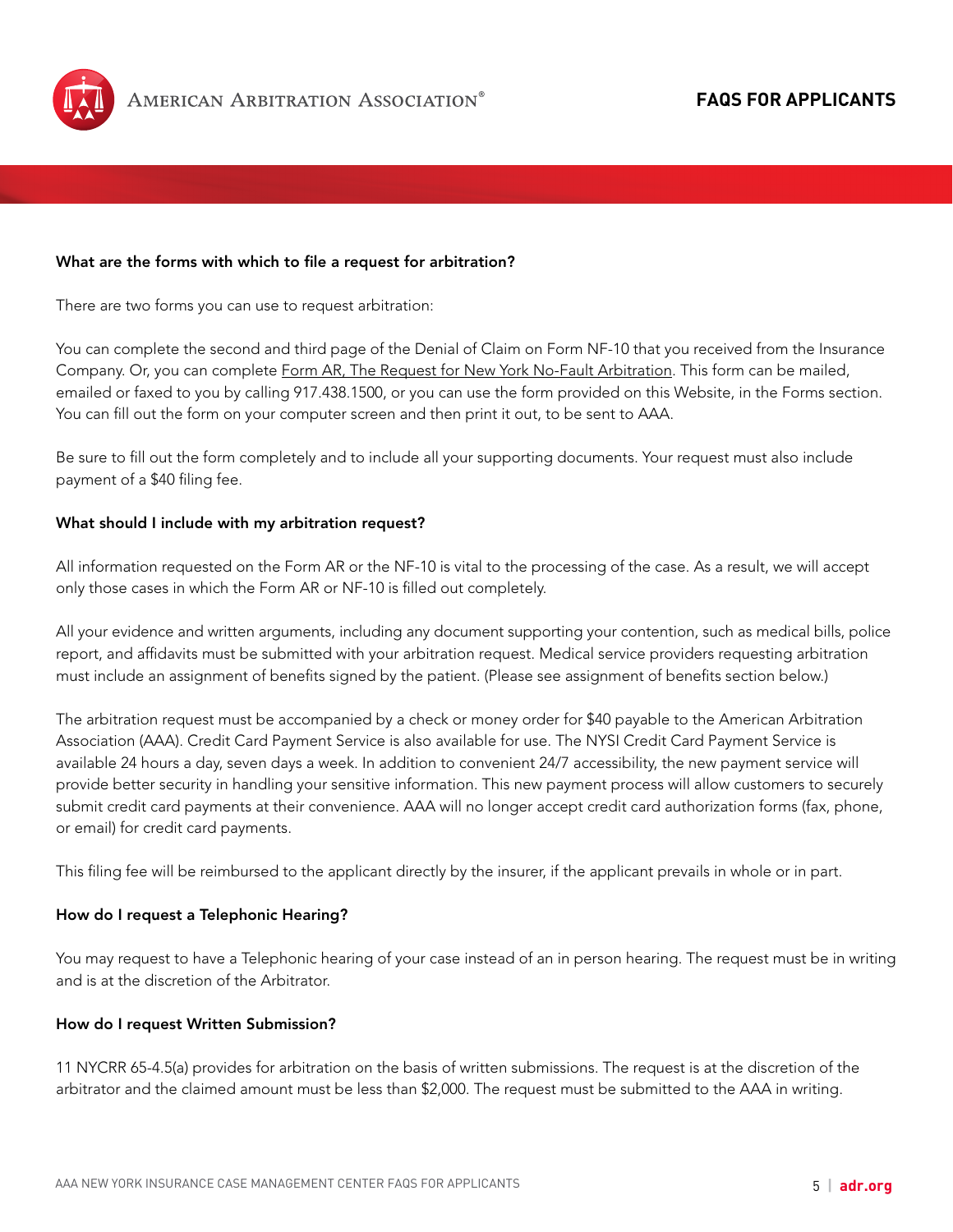

#### How do I file a request for arbitration?

You may file your request for arbitration either by mail or email.

A party filing a request for arbitration must also forward a copy of the filing to the insurance company, at the time of filing. Filing a case electronically by email requires that you first register with the AAA. Activation of a bulk filing payment account is also required for all electronic filing options.

Email filings must contain one attachment with all supporting documents included. It is important to remember when filing a case the filer must also serve the carrier with a copy of the arbitration request, at the time of filing. To register, please contact our Customer Service department at 917.438.1660 or email [NYSInsurance@adr.org](mailto:NYSInsurance@adr.org)

## Who are the arbitrators?

The Superintendent of the New York State Department of Financial Services appoints all arbitrators, after nomination by an advisory committee and after a determination that the arbitrator candidates are well qualified and will serve in an unbiased manner. The arbitrators are all attorneys who have experience in the field of insurance. They have each been reviewed, interviewed, and nominated by an advisory committee that includes representatives from the New York State bar Association, the New York State Trial lawyers association, and the insurance industry. All the No-Fault arbitrators serve as independent contractors and are not employees of DFS or AAA.

## What is "Conciliation?"

Pursuant to the system established by the Department of Financial Services in its regulations, a request for arbitration goes through two phases. The first phase is a conciliation phase, in which each party submits all their evidence. After receiving notice from the AAA of a new request for arbitration and a copy of the papers from the applicant, the insurance company has thirty (30) days to present its own evidence and its basis for denial of the claim.

Once the documents have been received, there is a conciliation period of up to ninety (90) days, during which a conciliator reviews the evidence and discusses with the parties—by email, fax, letter or phone conversations—whether the case might be settled at this early stage. The conciliator is experienced in the handling of disputed insurance claims and can advise the parties as to what might be the likely results of the claim when it reaches arbitration. The conciliation process is not a numbers game of splitting the difference between the parties – it is addressed to the merits of the evidence and the claim.

Conciliation has proven an economical means to reach early resolutions of many disputes.

In 2018, our staff processed 304,620 new filings representing a 5% increase over the previous year. In conciliation, the number of resolutions rose 3% over 2017 to close at 126,716 cases. The settlement rate in conciliation remained strong at 42%. If a case cannot be settled at this phase, it is referred for arbitration.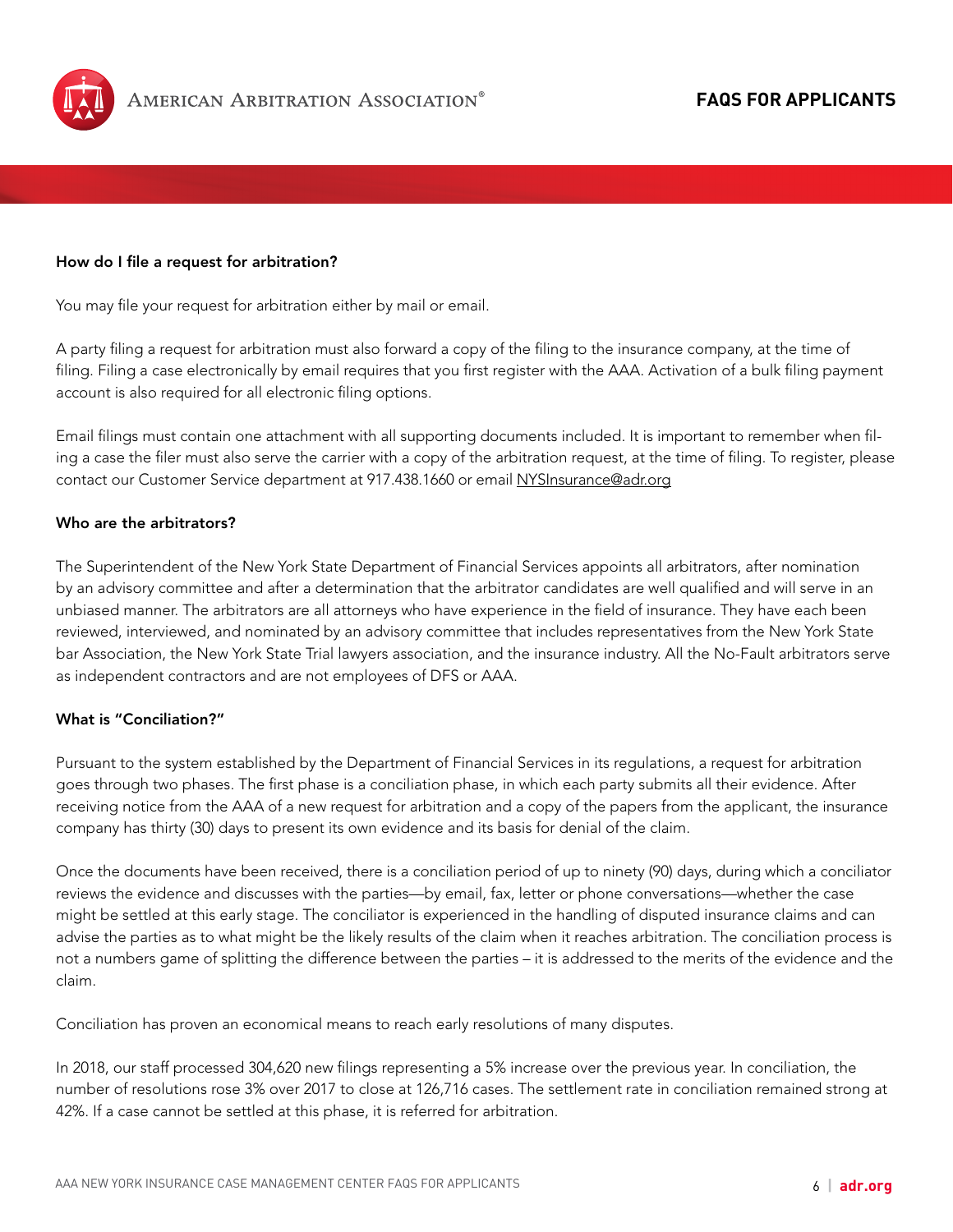

## What is the role of the Conciliator?

The role of a conciliator is to bring parties together with the intention to resolve the No-Fault claim disputes. When two opposing sides (Applicant & Respondent) are unable to resolve No-Fault claim disputes AAA offers Conciliation as an alternative to the court system.

#### Is there a deadline for requesting New York No-Fault arbitration?

The usual deadline for requesting New York No-Fault arbitration is six years from the date of the denial of claim, but there can be exceptions. The arbitrator has the authority to determine disputes concerning time limitations for filing arbitration.

#### How do I execute a valid assignment of benefits?

A valid assignment of benefits transfers all rights, privileges and remedies from the injured person who is entitled to New York No-Fault benefits, to the medical service provider.

The assignment of benefits form must be signed by the injured party (or a parent or guardian if the injured party is a minor). Photocopied signatures are acceptable at the initiation of the arbitration process; however, the original assignment of benefits should be available to the applicant for presentation to the carrier if requested.

The assignment of benefits form must also include the original signature or a copy of the original signature (stamped signatures are not acceptable) of the applicant health service provider.

#### Postponements and Adjournments

- 65-4.5 No-Fault Arbitration forum procedure
- (j) Postponements and adjournments. The arbitrator may for good cause postpone or adjourn the hearing upon request of a party or upon the arbitrator's own initiative. Each party may cause one adjournment without the payment of an adjournment fee, if the adjournment request is received by the designated organization at least two business days prior to the scheduled arbitration. There shall be an adjournment fee of \$50 payable to the designated organization by the party requesting any subsequent adjournment. An adjournment fee of one hundred dollars (\$100) shall be payable to the designated organization by the party causing any adjournment within two (2) business days prior to the scheduled hearing. Such fees shall be used to defray the cost of administration of the arbitration forum.
- Any party requesting an adjournment must pay the appropriate adjournment fee. **The AAA will not place a case** back on the arbitration calendar until the Applicant has paid any outstanding adjournment fee. Insurance carriers with outstanding balances in excess of thirty days will be referred to the NYSDFS.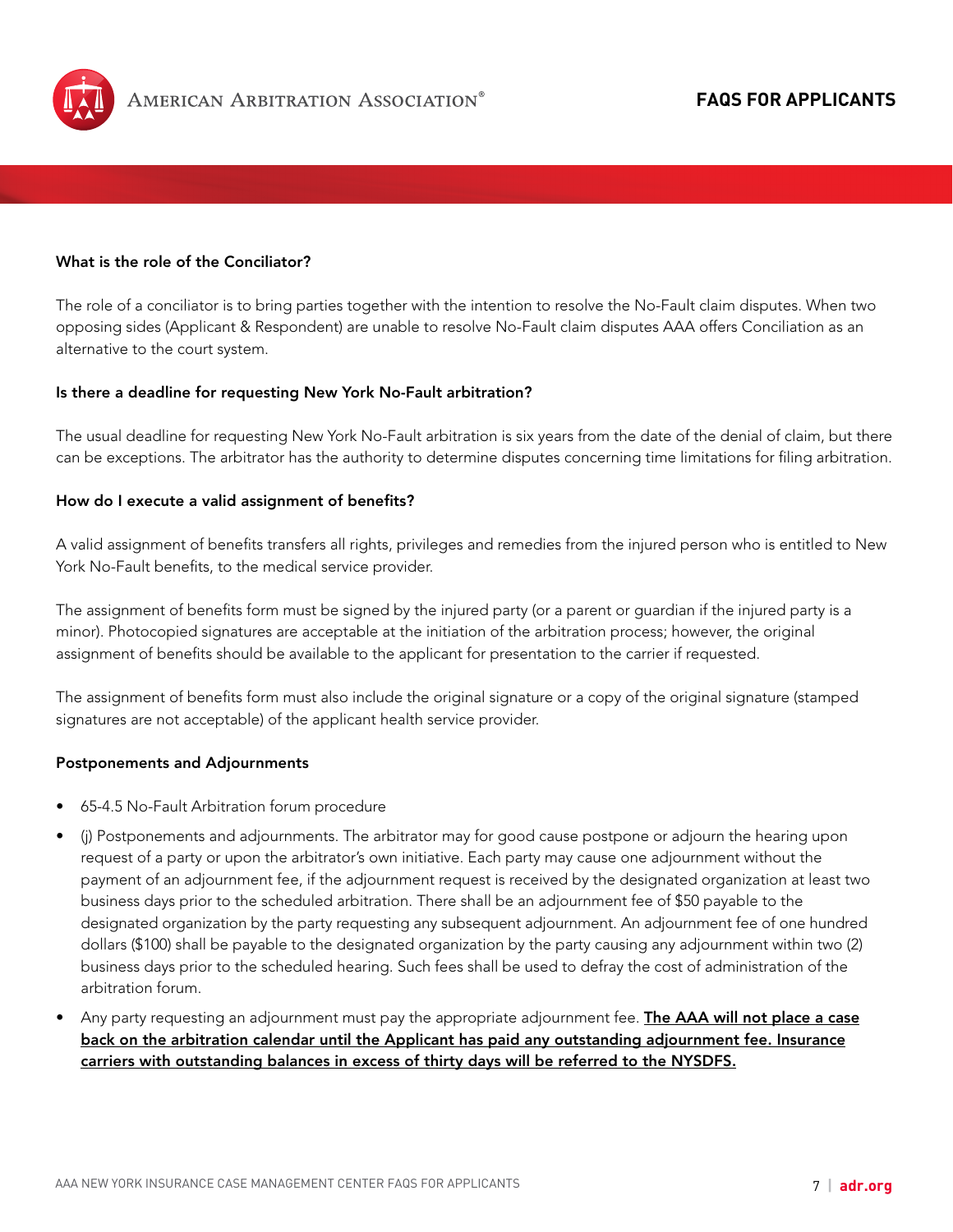

| <b>ADJOURNMENT REQUEST</b><br><b>MADE ON OR PRIOR TO:</b> | <b>TWO FULL BUSINESS DAYS</b> | <b>HEARING DAY</b> |
|-----------------------------------------------------------|-------------------------------|--------------------|
| Wednesday                                                 | Thursday, Friday              | Monday             |
| Thursday                                                  | Friday, Monday                | Tuesday            |
| Friday                                                    | Monday, Tuesday               | Wednesday          |
| Monday                                                    | Tuesday, Wednesday            | Thursday           |
| Tuesday                                                   | Wednesday, Thursday           | Friday             |

#### How do I get answers to questions that are not in the FAQ?

Please contact our Customer Relations department at 646.663.3488 or email [NYSInsurance@adr.org](mailto:NYSInsurance@adr.org) with any questions that are not covered in this section.

#### How do I set my notification preferences in ADR Center?

Under Your Company Information in the My Account section of your user profile, select Notification Preferences. You will be provided with the option to set your notification preference to email, fax, or print (regular mail).

#### What is special expedited arbitration?

If the insurer denied your claim on the grounds that the notice of the accident to the insurer was made late, beyond the required timeframe for such notice, you may qualify for special expedited arbitration on the issue of whether there is a reasonable explanation that will excuse the lateness.

Also, if your dispute includes an issue as to which insurance company is responsible to review and pay No-Fault benefits, you may qualify for special expedited arbitration on the issue of which insurer is responsible.

A case qualifying for special expedited arbitration will be scheduled within 30 days from the day it is referred to arbitration.

#### Can an injured person who is filing a claim directly receive expedited handling?

Arbitration requests filed directly by the injured person—including claims for lost earnings—are given expedited, priority handling. The case of the injured person who files directly for arbitration does not involve an assignment of benefits, it is often called a "non-assignee case."

The injured person's "non-assignee case" goes through a conciliation period like other cases, with particular attention to whether it might be settled at that early phase. If it is not settled, the case is then referred for arbitration and promptly placed on an arbitrator's calendar with sufficient advance notice of hearing to the parties. It is sometimes necessary for the arbitrator to continue a case beyond its first hearing date to obtain all necessary information to reach a fair result.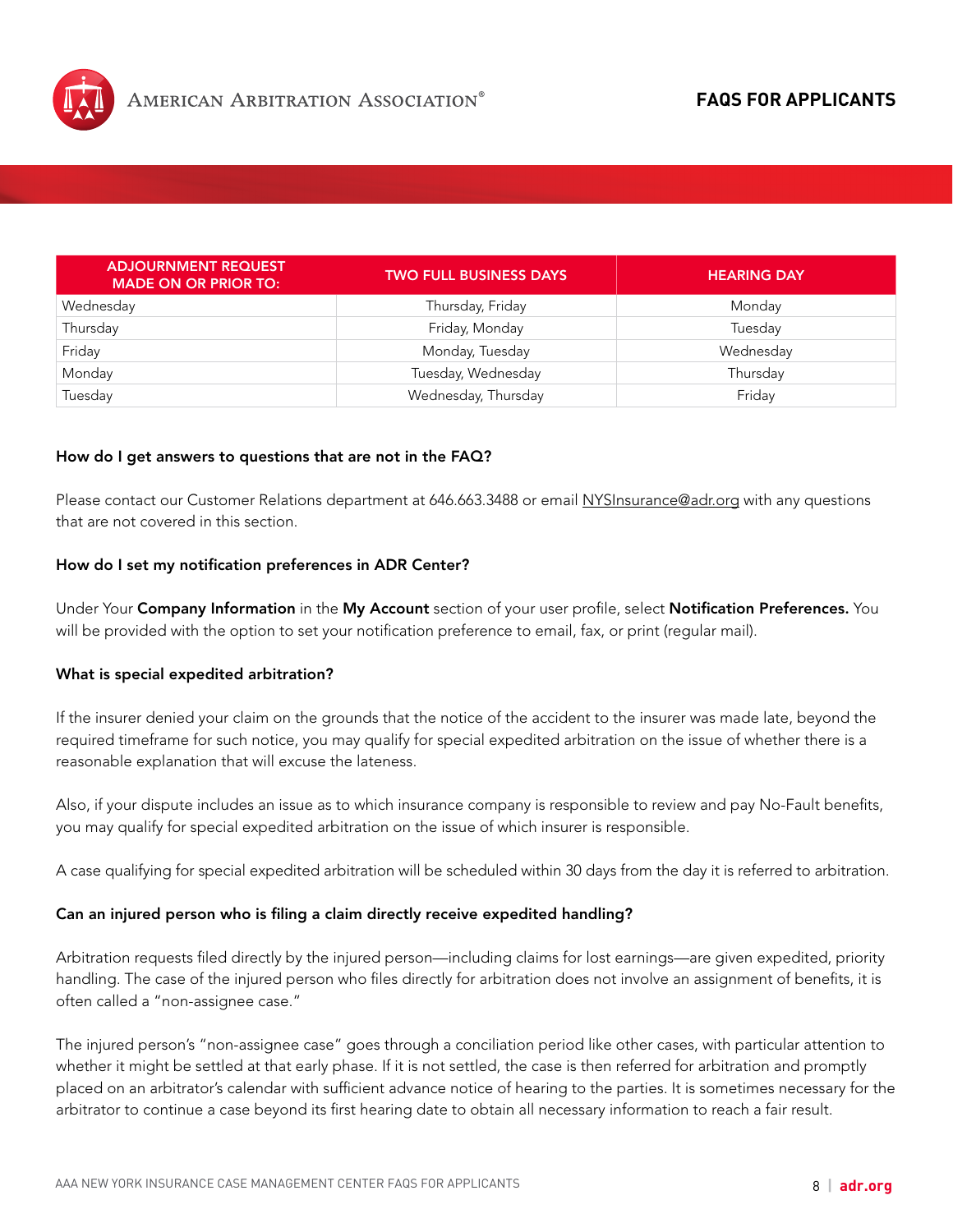

## What are "linking" and "batching" of cases?

Linking and batching are the fundamental principles for creating each arbitrator's calendar of cases. This manner of scheduling is very often a convenience for the parties too. They can appear at one arbitrator's office for several of their cases on the same day. Linking and batching are implemented through the AAA's technological processes, drawing from the computerized database of information about pending cases.

Linking is an important fact-finding tool that brings together cases that have elements of proof in common, to be heard together. Linking brings together, when available at the time of scheduling cases, those cases that arise out of the same vehicle in the same accident, for hearings before the same arbitrator on the same day. For example, a neurologist's claim and a physical therapist's claim for treating the same injured person can be linked for hearing. Or, the bills for two different persons who were each injured in the same automobile in the same accident can be linked for hearing. These cases will often have elements of proof in common. Cases are scheduled as soon as they become available for hearings, immediately after the conciliation process. Therefore, cases arising out of the same vehicle and accident may be scheduled on different dates before different arbitrators when the cases are filed at different times. However, any awards in linked cases arising out of the same vehicle and accident are identified and available online to the arbitrator and the parties, to consolidate the common information and the prior findings.

Batching brings together cases involving the same applicant attorney and same insurance carrier, but different injured persons from different accidents, for hearings before the same arbitrator on the same day. Such cases may involve common elements of proof. Their scheduling for the same arbitrator is also a convenience for the parties.

#### What happens once I attend the hearing and the Arbitrator declares the hearing closed?

When the arbitrator declares the hearing closed, nothing more can be submitted for the case. The Arbitrator has 30 days from the closing date to render and send in the award.

## What is a technical correction?

An arbitrator may make a technical correction to an award, upon the arbitrator's own motion or upon the request of a party. Technical corrections include corrections of inconsistencies between the written text and form responses, incorrectly checked or unchecked boxes on award forms, arithmetic errors and typographical errors.

A party must request a technical correction within the time limit of thirty (30) days after receipt of the award and must send a copy of the request to the opposing party, which then has ten (10) days in which to file its position on the request. The arbitrator makes the determination and, if granting the request, may issue a technical correction of award.

The request for a technical correction does not toll the timeframe within which an appeal must be filed, nor within which interest accrues or any other regulatory timeframe.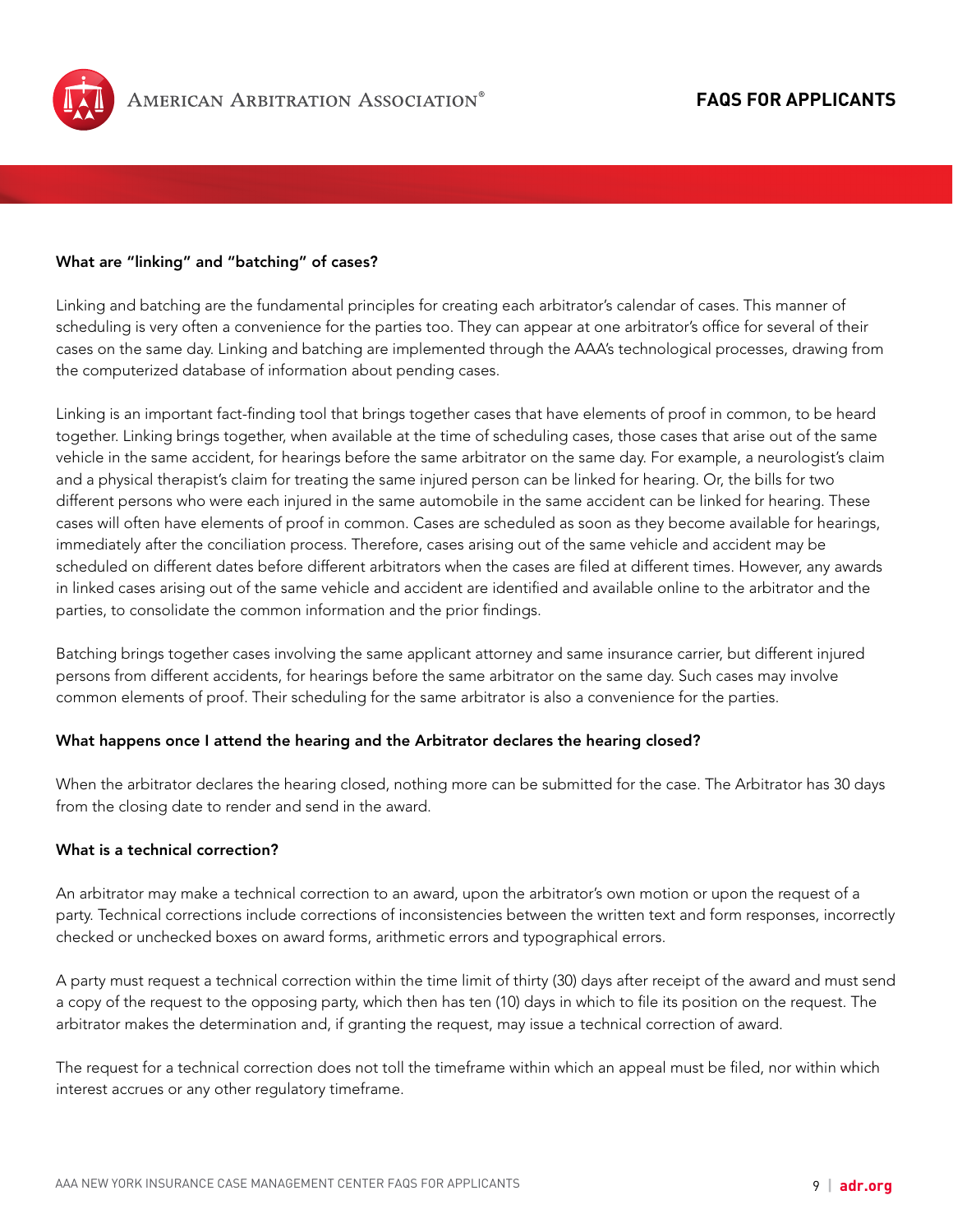

### How do I file an appeal of a No-Fault Arbitrator's award?

- (1) If grounds exist, any party to arbitration may request that the arbitration award be vacated or modified by a master arbitrator.
- (2) The request for review by a master arbitrator shall be in writing and shall be mailed or delivered to the American Arbitration Association office at 32 Old Slip, 33<sup>rd</sup> Floor, New York, NY 10005:
	- (i) Within fifteen calendar days of the mailing of an award rendered in an AAA expedited arbitration, or
	- (ii) Within 21 calendar days of the mailing of any other appealable award.
- (3) The request shall include a copy of the award in issue and shall state the nature of the dispute and the grounds for review.
	- (i) A request by an applicant for benefits shall be accompanied by a filing fee of \$75, payable by check or money order to the American Arbitration Association.
	- (ii) Upon the filing of a demand for arbitration by an applicant, the AAA shall bill the respondent insurer the sum of two hundred fifty \$250, which shall be payable by the insurer within thirty days after billing.
	- (iii) A request by an insurer shall be accompanied by a filing fee of \$325, payable by check or money order to the American Arbitration Association.
- (4) The applicant for master arbitration shall send, by certified mail, a copy of the filing papers to the opposing party at the same time that it submits the request for review to the AAA.

## What is Award Search?

A library of redacted No-Fault awards is available online for any party that is interested in reviewing prior awards issued by the arbitrator panel. The No-Fault awards in this online library are searchable by arbitrator, by topic, by phrases of text, by date range and in other ways. The Award Search enables attorneys to conduct their own research on such questions as how a particular arbitrator has ruled previously on an issue that the attorneys may argue in their own upcoming cases before that arbitrator. It also enables attorneys to research the latest rulings by other arbitrators on an issue. The Award Search feature can be found on our ADR Center platform [aaa-nynf.modria.com.](http://aaa-nynf.modria.com)

#### What do I do if I have received a favorable decision but have not received payment from the carrier?

The NYS Department of Financial Services wants to make sure that applicants and their attorneys are aware of the actions that the Department takes when insurers and self-insurers, as a result of any settlement during the arbitration process, fail to make payment within 30 days of the date the agreement was mailed to the parties. Such a failure is a violation of NY Insurance Law, Section 5106. If a conciliation agreement, settlement letter or arbitration award is not paid in accordance with the above referenced time frame, an applicant or applicant's attorney may submit an enforcement request to the NYS Department of Financial Services Property Bureau.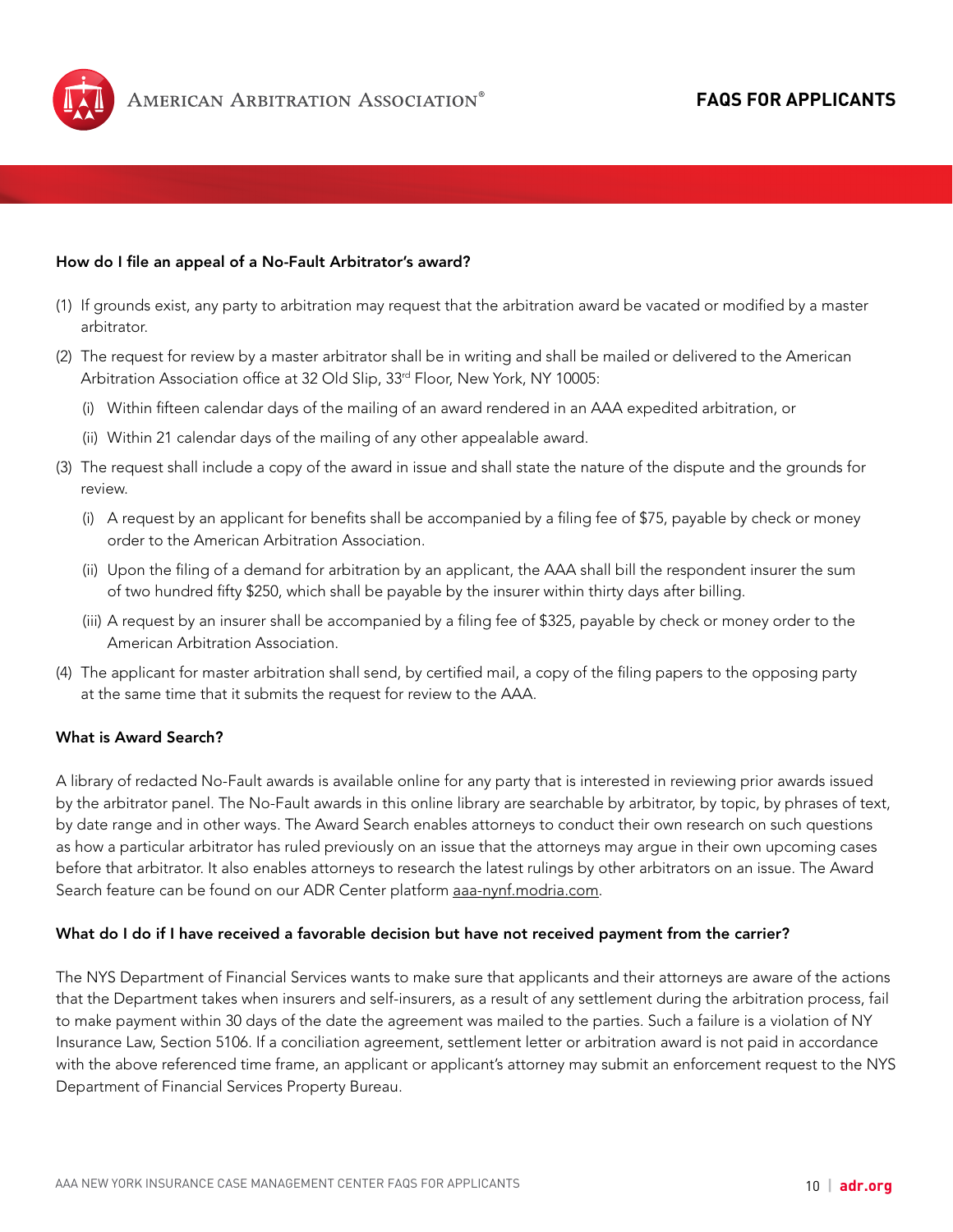

Requests for enforcement should be directed to:

Hyman Silberstein Senior Insurance Examiner NYS Department of Financial Services 25 Beaver Street New York, NY 10004 Phone: 212.480.5652 or email: [Hyman.Silberstein@DFS.NY.GOV](mailto:Hyman.Silberstein@DFS.NY.GOV)

## What does it mean for an Arbitrator to be "Paperless"?

The arbitrators no longer receive paper documents or correspondence from the AAA or their respective case managers. The arbitrator's access and review parties' documents online using our ADR Center platform.

Parties may continue to rely upon paper documents if they so choose, but we encourage parties to also operate in a paperless manner utilizing our technology platform, ADR Center.

#### Do I need a lawyer to request a New York No-Fault arbitration?

No. The arbitration program is designed to be an easy to use system where parties can resolve their disputes outside the complex environment of the court system.

However, parties who are not familiar with New York No-Fault rules and regulations may wish to retain an attorney. If you require assistance in hiring an attorney, please contact the New York State Bar Association by calling 800.342.3661 or [click here](http://www.nysba.org/) to visit their website

#### Is there a deadline for requesting New York No-Fault arbitration?

The usual deadline for requesting New York No-Fault arbitration is six years from the date of the denial of claim, but there are exceptions. Only the arbitrator will determine disputes concerning time limitations for filing arbitration.

#### Can I request arbitration against more than one insurance company?

Yes. If the issue pertaining to your dispute involves multiple insurance companies, you may include more than one insurance company on your request. Note the availability of special expedited arbitration, referenced above, for such disputes.

#### Are the parties allowed to communicate with each other after a dispute has been filed for arbitration?

Yes. Once an arbitration request is accepted, it is referred to a conciliator who will act as the liaison for the parties in dispute. Communication is not limited to the conciliator. We encourage parties to engage in dialogue in the interest of settling the dispute before and during the arbitration process.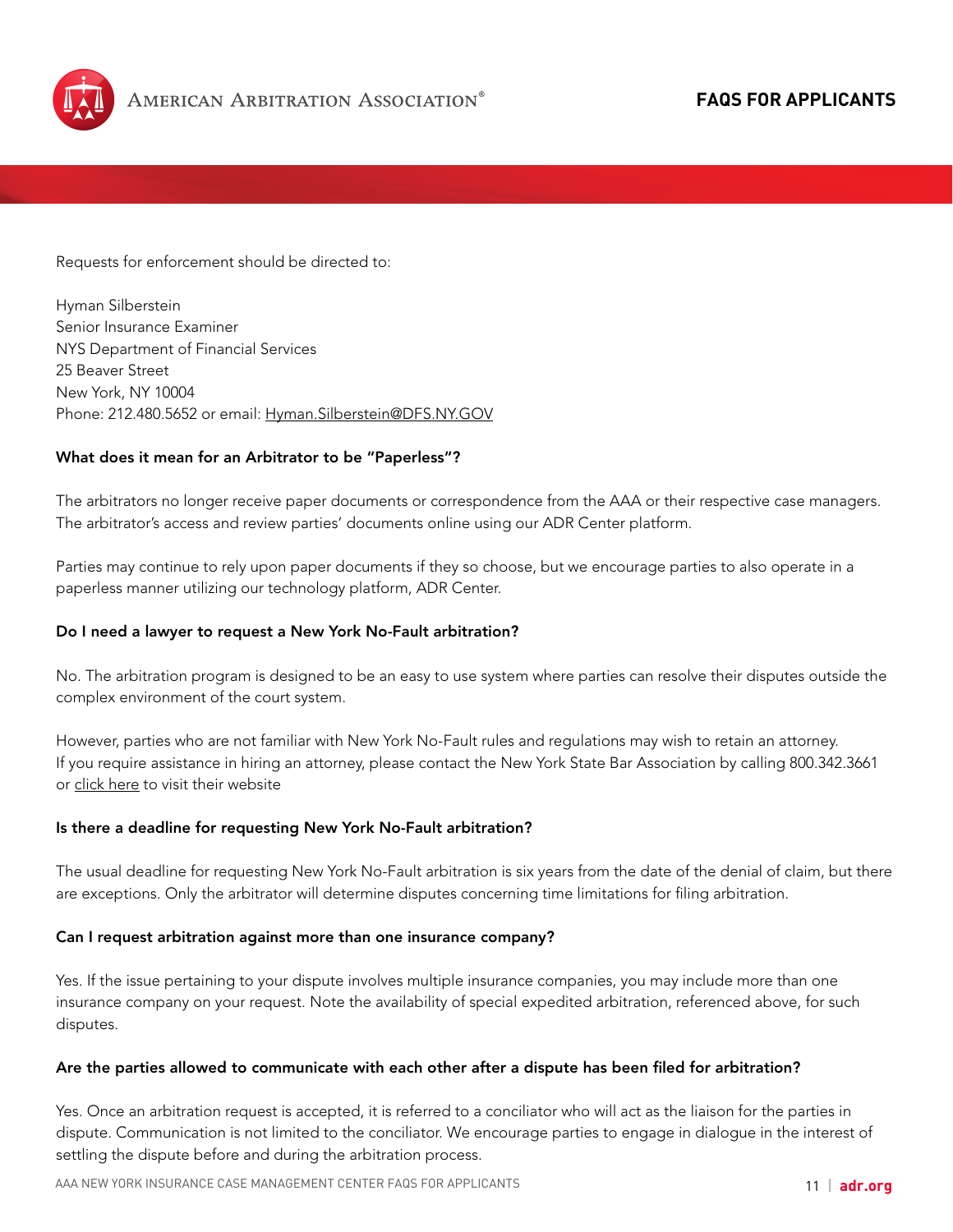

The assigned conciliator is available to assist parties in resolving their disputes by phone, email and mail communication.

If a dispute is resolved between the parties, the terms of the settlement must be submitted to the assigned conciliator. Always reference the AAA case number when corresponding with the conciliator.

## AAA Schedule

In our ongoing efforts to keep our customers well informed, we would like to take this opportunity to share our upcoming 2019 Holiday and Early Closing schedule with you.

## AAA offices will be closed for business on the following days:

New Year's Day - Tuesday, January 1st Martin Luther King Day - Monday, January 21st President's Day – Monday, February 18th Memorial Day - Monday, May 27<sup>th</sup> Independence Day – Thursday, July 4th Day after Independence Day - Friday, July 5<sup>th</sup> Labor Day – Monday, September 2<sup>nd</sup> Thanksgiving Day - Thursday, November 28<sup>th</sup> Day after Thanksgiving - Friday, November 29<sup>th</sup> Christmas Day - Wednesday, December 25<sup>th</sup>

## Early Closings:

1:00 pm Friday, May 24th 1:00 pm Friday, August 30<sup>th</sup> 1:00 pm Wednesday, November 27<sup>th</sup> 1:00 pm Tuesday, December 24<sup>th</sup> 1:00 pm New Year's Eve Tuesday, December 31st

## Credit Card Payments Changes

- The AAA launched a new online New York State Insurance Credit Card Payment Service. Payment Service will be available 24 hours a day, seven days a week. In addition to convenient 24/7 accessibility, the new Payment Service will provide better security in handling your sensitive information. This new payment process will allow customers to securely submit credit card payments at their convenience.
- *• The AAA will no longer accept credit card authorization forms (fax, phone, or email) for credit card payments.*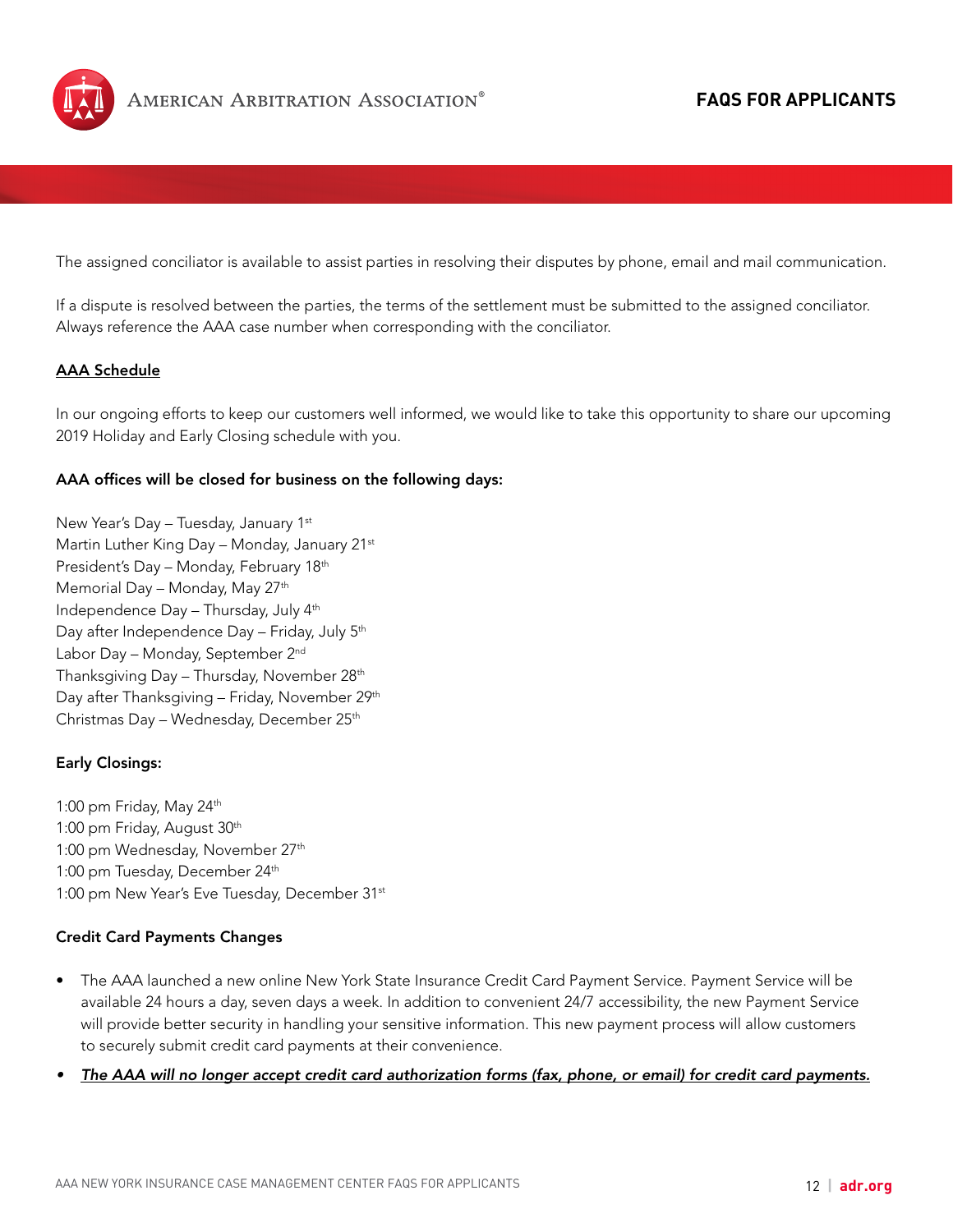

## American Arbitration Association (New Address)

The AAA New York Insurance Case Management center relocated on April 23rd, 2018. Our new office location and mailing address:

American Arbitration Association New York Insurance Case Management Center 32 Old Slip, 33rd Floor New York, NY 10005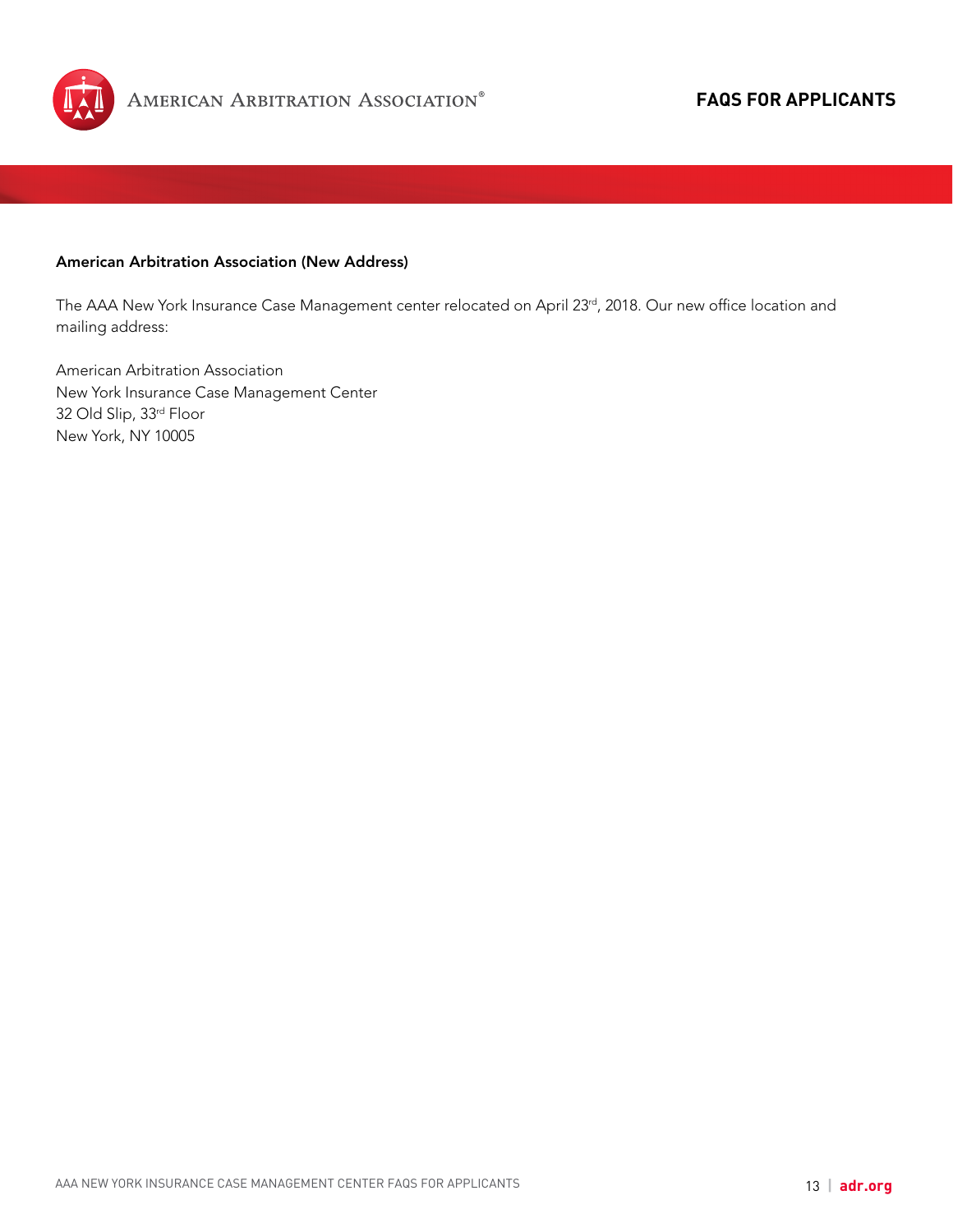<span id="page-13-0"></span>

## Respondent FAQ

## What is AAA's New York Insurance ADR Center (ADR Center)?

The AAA New York Insurance ADR Center is a secure, cloud-based online platform that allows users to negotiate settlement, run reports, check account balances, and perform a variety of other functions online and in real time. ADR Center also is accessible through mobile devices.

## What is the core concept of ADR Center?

ADR Center is designed with logic based on a task and action system. Specific actions that a user performs will trigger a task for another user to complete. Managing a case in ADR Center provides an opportunity for users to communicate efficiently with one another to bring disputes to a speedy resolution.

#### Who can access AAA New York Insurance ADR Center?

Any party to a case can obtain access to ADR Center. A party is the injured person, medical provider, attorney, insurance carrier or third-party administrator, and neutral.

#### How can I gain access to ADR Center?

To gain access, you must register by clicking on the Register tab located on the top right-hand corner of the ADR Center landing page. After you complete the registration form and click **Submit**, you will receive a confirmation email containing a unique and secure link. The link will allow you to set your password. You can login to your account after the registration process has been completed.

#### How do I login?

You must be registered in order to login. To login and access your account, simply click the Login tab at the very top of the home page. You will be directed to enter your username and password.

#### Can multiple users have access to ADR Center under the same account?

Multiple users can have access to an account in ADR Center. The account is managed by a designated account administrator for the company, who has specific administrative privileges, including adding and deleting authorized users.

#### How will I know when a new case filing has been accepted by the AAA?

Once a new filing is accepted and assigned to conciliation, the Applicant and Respondent both will receive a case initiation letter. The case status will change as it progresses through ADR Center. A party can access the Timeline View to determine at what stage of the arbitration process the case is at.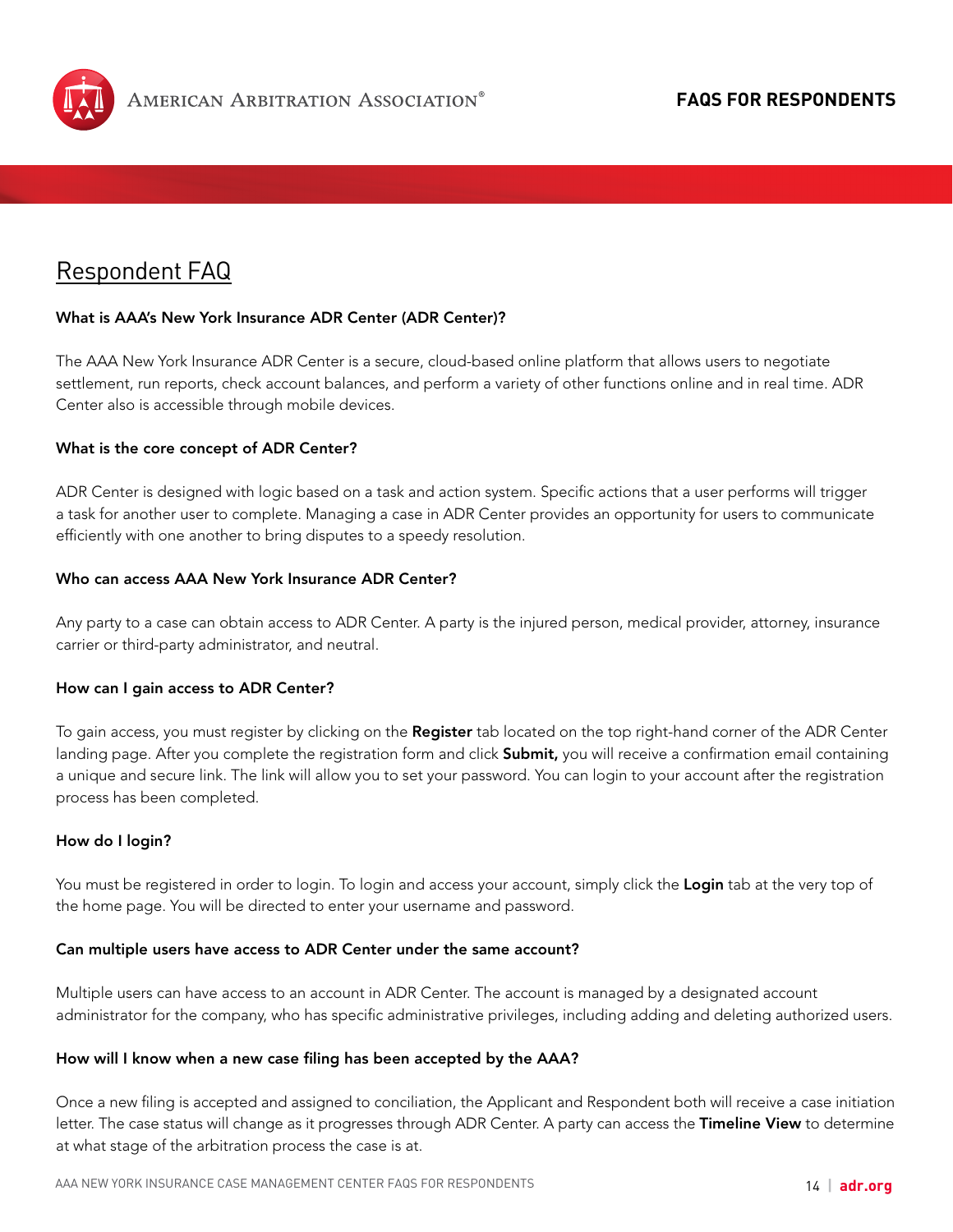

#### Are there any additional fees to use ADR Center?

There is no additional cost to use ADR Center.

#### What is First Time Form?

The First Time Form appears as the first step that the Carrier/Respondent has to complete upon first review of a case. Respondents must confirm that they are the correct party named on the case before continuing on.

## What are Tasks and Actions in ADR Center?

A task is an activity on a case that is triggered—*i.e.,* one activity automatically causes another to be due—within ADR Center for a specific user (for example, Applicant, Carrier, Arbitrator, or AAA) to complete. Tasks can be triggered by the system or by a user.

An action is an activity that must be initiated by a user. Actions are not triggered by the system or user. However, certain actions taken can trigger tasks for other users. A case will progress on to the next phase of the arbitration process based on performed tasks and actions.

#### What happens if a task remains pending in ADR Center?

Tasks will remain pending on a case until they are completed by the specific user *(i.e.,* the Applicant or Respondent) for which the task is intended. Tasks also will remain pending only as long as they still are relevant to the case. For example, a case may have a Review Hearing Adjournment Request pending for the Applicant; however, if that case should reach a settlement or be withdrawn, that particular task no longer is relevant to the case, even if it has not yet been completed. Tasks also can be completed outside of ADR Center using fax, mail, or email). Most tasks require a response from a party, and once the response is received and processed by the AAA, any pending task addressed by the response is deemed completed and no longer pending. However, it should be noted that it is faster and more conducive to the maintenance of a more accurate case file to complete all tasks within ADR Center.

#### What happens if an action is not completed?

Nothing happens if an action is not completed, as actions are optional. The list of available actions is determined by the user's role as well as by the status of the case. For example, only the Applicant will be able to see the action "Withdraw" in a case. Users have the option to complete actions but are not required to.

#### How do I know what stage of the arbitration process my case is at?

Your user homepage will display a grid identifying all active and closed cases. Within the grid, there is a column titled Status. The case status will be displayed in this column. The case status also is displayed within the case record itself. I would like to receive AAA notices by email.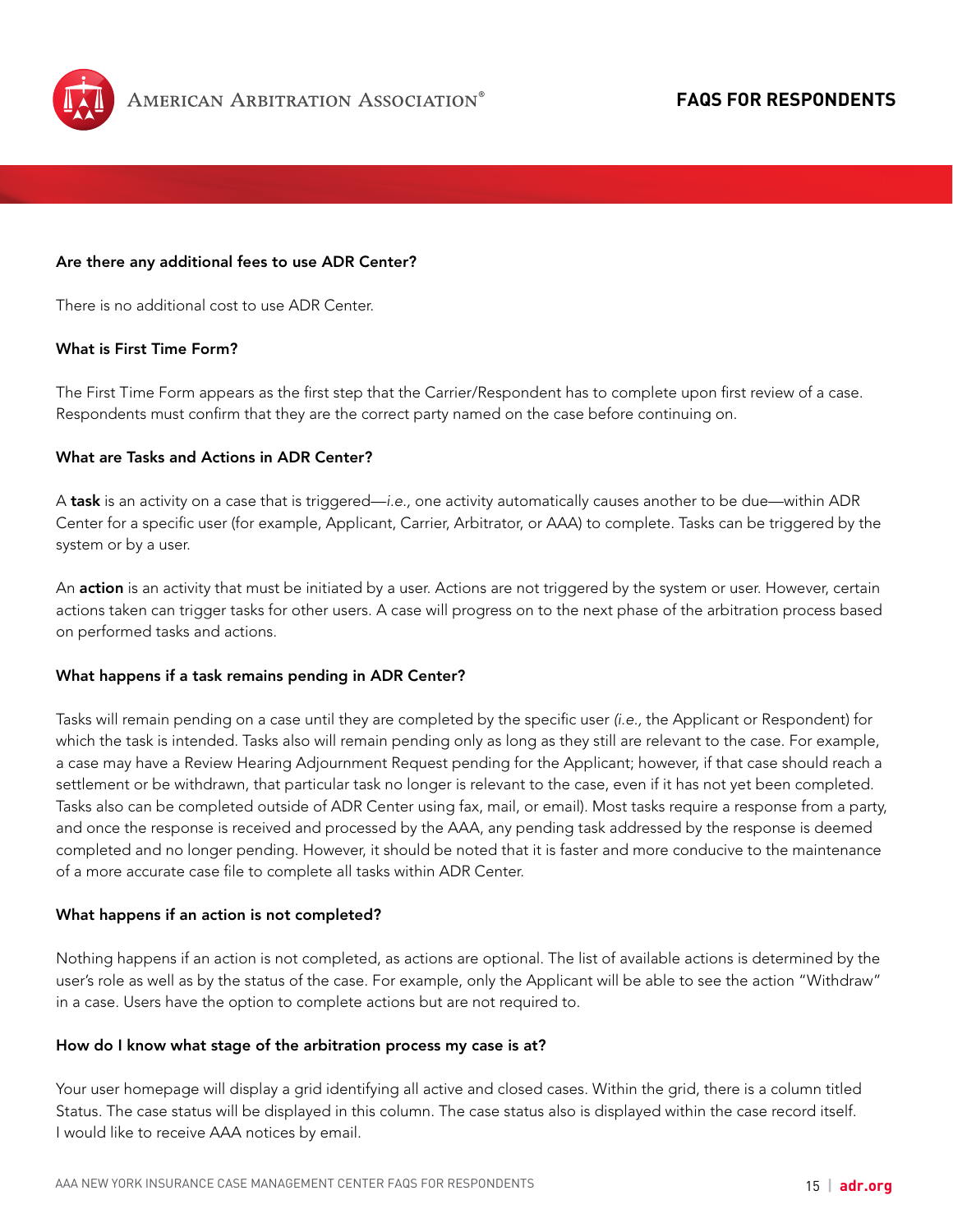

#### How do I set my notification preferences in ADR Center?

Under Your Company Information in the My Account section of your user profile, select Notification Preferences. You will be provided with the option to set your notification preference to email, fax, or print (regular mail).

#### Why are there multiple case numbers for the same filing?

As a case travels through the various stages of the arbitration process, the case number will change. This variance serves as an identifier of each phase of the arbitration. A case in conciliation will begin with 41, a case in arbitration will begin with 17, and a case in master arbitration will begin with 99. However, the last eight digits of the case number never changes regardless of the case status. To review a case, simply enter the last eight digits of the case number.

#### What is filtering?

Filtering is an added feature in ADR Center that allows the user to control the output of search results. For example, your home page in ADR Center will display a list of all of your arbitration cases. You can utilize the filtering tab to narrow your search based on specific criteria, including Tasks and Actions.

#### What is the Award Search?

The **Award Search** is a library of redacted No-Fault arbitration decisions available in the AAA database. Users can access redacted awards related to a specific case issue or arbitrator. The Award Search feature is available to all parties, regardless of whether they have an account.

#### How do I get answers to questions that are not in the FAQ?

Please contact our Customer Relations department at 917.438.1660 or email [NYSInsurance@adr.org](mailto:NYSInsurance@adr.org) with any questions that are not covered in this section.

#### Who are the arbitrators?

The New York State Superintendent of Insurance appoints all arbitrators, after nomination by an advisory committee and after a determination that the arbitrator candidates are well qualified and will serve in an unbiased manner. The arbitrators are all attorneys who have experience in the field of insurance disputes. They have each been reviewed, interviewed, and nominated by an advisory committee that consists of attorneys for applicants for benefits, and representatives of insurance companies. All the No-Fault arbitrators serve full-time in that capacity.

#### What is "Conciliation?"

Pursuant to the system established by the New York Insurance Department in its regulations, a request for arbitration goes through two phases. The first phase is a conciliation phase, in which each party submits all their evidence. After receiving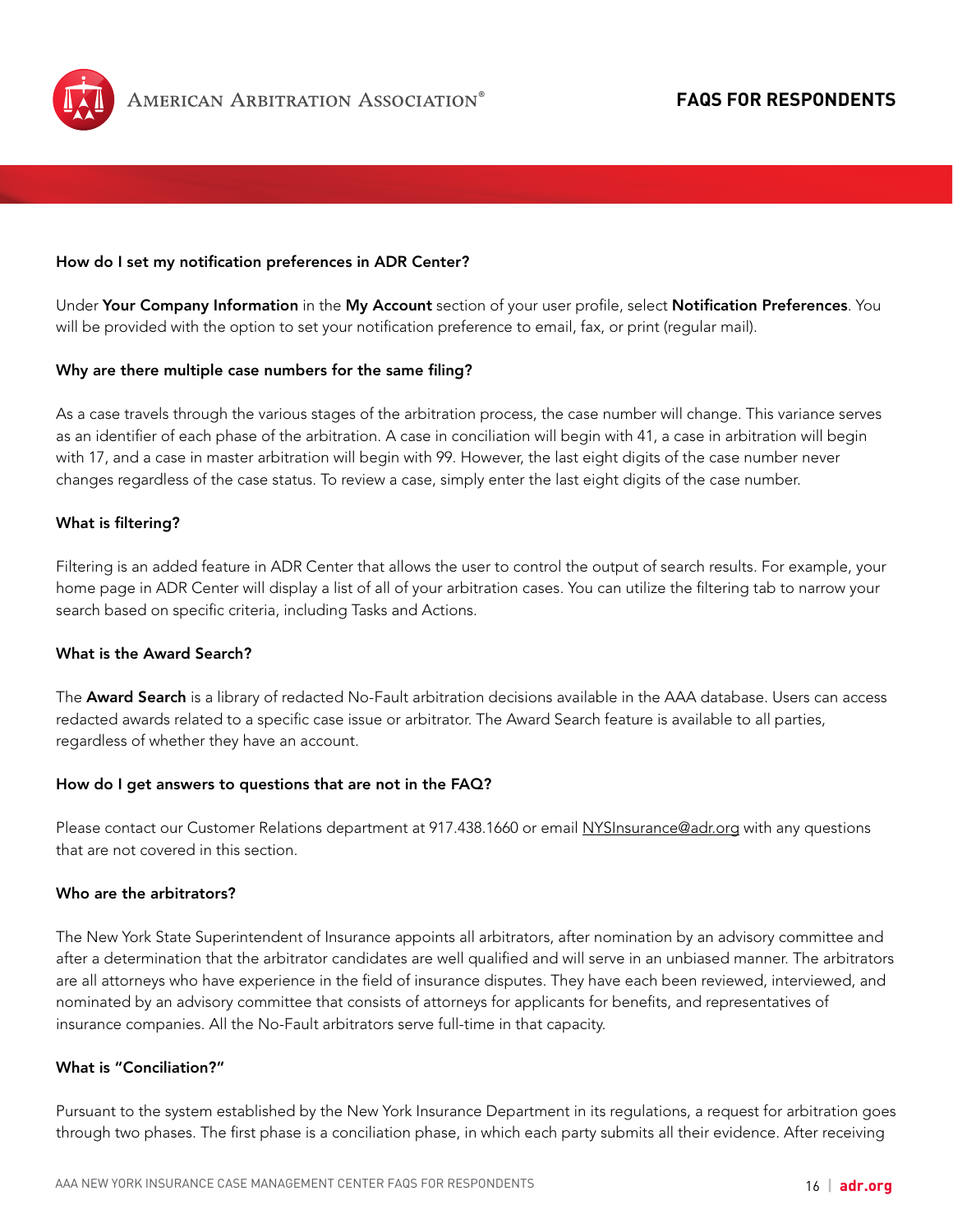

notice from the AAA of a new request for arbitration and a copy of the papers from the applicant, the insurance company has thirty (30) days to present its own evidence and its basis for denial of the claim.

Once the documents have been received, there is a conciliation period of up to ninety (90) days, during which a conciliator reviews the evidence and discusses with the parties - by email, fax, letter or separate phone conversations—whether the case might be settled at this early stage. The conciliator is experienced in the handling of disputed insurance claims and can recommend to the parties what might be the likely results of the claim when it reaches arbitration. The conciliation process is not a numbers game of splitting the difference. Conciliation is addressed to the merits of the evidence and the claim.

Conciliation has proven an economical means to reach early resolutions of many disputes.

In 2018, our staff processed 304,620 new filings representing a 5% increase over the previous year. In conciliation, the number of resolutions rose 3% over 2017 to close at 126,716 cases. The settlement rate in conciliation remained strong at 42%. If a case cannot be settled at this phase, it is referred for arbitration.

### What is the role of the Conciliator?

The role of a conciliator is to bring parties together with the intention to resolve the No-Fault claim disputes. When two opposing sides (Applicant & Respondent) are unable to resolve No-Fault claim disputes AAA offers Conciliation as an alternative to the court system.

#### Is there a deadline for requesting New York No-Fault arbitration?

The usual deadline for requesting New York No-Fault arbitration is six years from the date of the denial of claim, but there can be exceptions. The arbitrator has the authority to determine disputes concerning time limitations for filing arbitration. Can I request arbitration against more than one insurance company?

Yes. If the issue pertaining to your dispute involves multiple insurance companies, you may include more than one insurance company on your request. Note the availability of special expedited arbitration, above, for such disputes.

#### Are the parties allowed to communicate with each other after a dispute has been filed for arbitration?

Yes. Once an arbitration request is accepted, it is referred to a conciliator who will act as the liaison for the parties in dispute. Communication is not limited to the conciliator. We encourage parties to engage in dialogue in the interest of settling the dispute before and during the arbitration process.

The assigned conciliator is available to assist parties in resolving their disputes by phone, email and mail communication.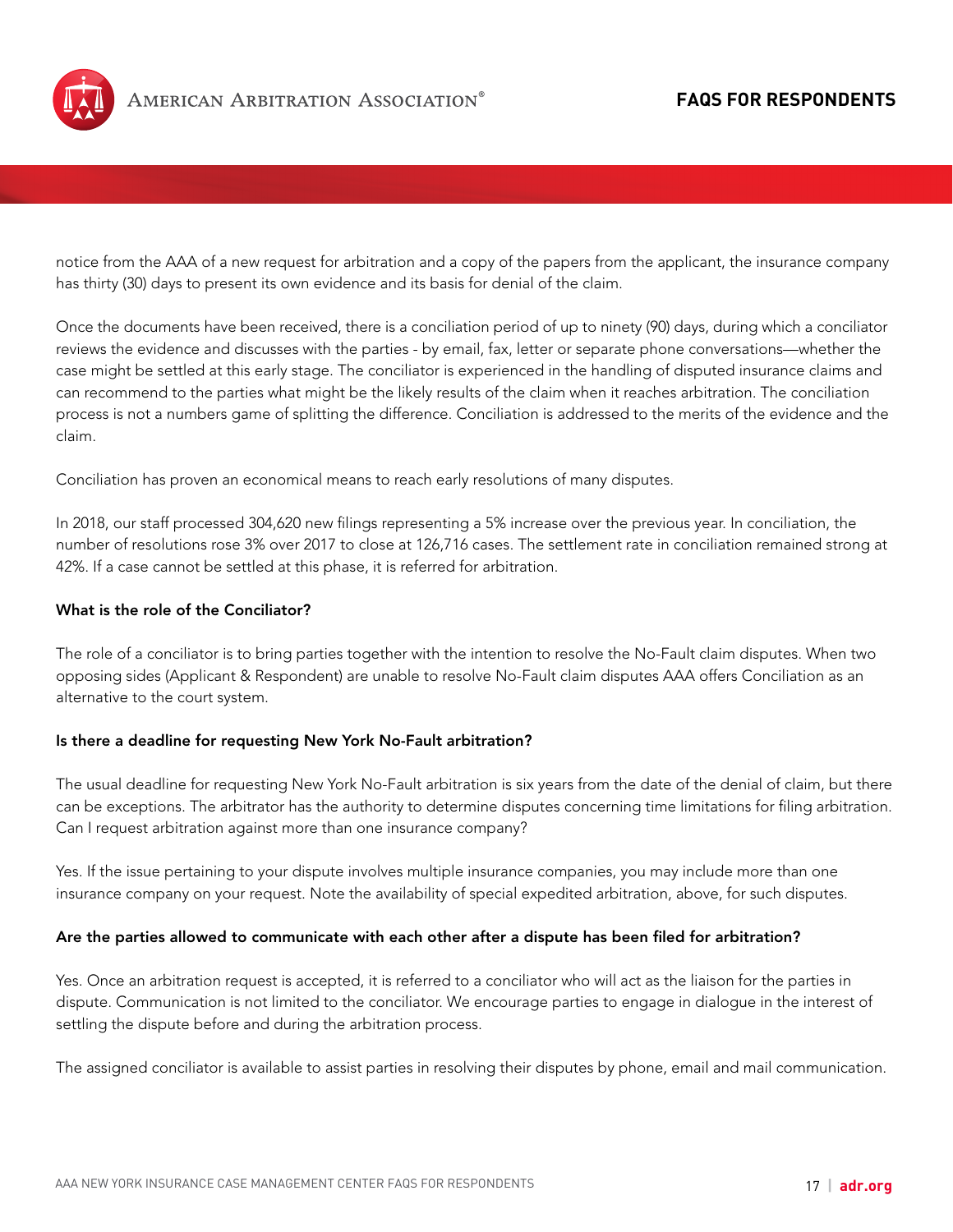

## What are "linking" and "batching" of cases?

Linking and batching are the fundamental principles for creating each arbitrator's calendar of cases. This manner of scheduling is very often a convenience for the parties too. They can appear at one arbitrator's office for several of their cases on the same day. Linking and batching are implemented through the AAA's technological processes, drawing from the computerized database of information about pending cases.

Linking is an important fact-finding tool that brings together cases that have elements of proof in common, to be heard together. Linking brings together, when available at the time of scheduling cases, those cases that arise out of the same vehicle in the same accident, for hearings before the same arbitrator on the same day. For example, a neurologist's claim and a physical therapist's claim for treating the same injured person can be linked for hearing. Or, the bills for two different persons who were each injured in the same automobile in the same accident can be linked for hearing. These cases will often have elements of proof in common. Cases are scheduled as soon as they become available for hearings, immediately after the conciliation process. Therefore, cases arising out of the same vehicle and accident may be scheduled on different dates before different arbitrators when the cases are filed at different times. However, any awards in linked cases arising out of the same vehicle and accident are identified and available online to the arbitrator and the parties, to consolidate the common information and the prior findings.

Batching brings together cases involving the same applicant attorney and same insurance carrier, but different injured persons from different accidents, for hearings before the same arbitrator on the same day. Such cases may involve common elements of proof. Their scheduling for the same arbitrator is also a convenience for the parties.

#### What happens once I attend the hearing and the Arbitrator declares the hearing closed?

When the arbitrator declares the hearing closed, nothing more can be submitted for the case. The Arbitrator has 30 days from the closing date to render and send in the award.

## What is a technical correction?

An arbitrator may make a technical correction to an award, upon the arbitrator's own motion or upon the request of a party. Technical corrections include corrections of inconsistencies between the written text and form responses, incorrectly checked or unchecked boxes on award forms, arithmetic errors and typographical errors.

A party must request a technical correction within the time limit of thirty (30) days after receipt of the award and must send a copy of the request to the opposing party, which then has ten (10) days in which to file its position on the request. The arbitrator makes the determination and, if granting the request, may issue a technical correction of award.

The request for a technical correction does not toll the timeframe within which an appeal must be filed, nor within which interest accrues or any other regulatory timeframe.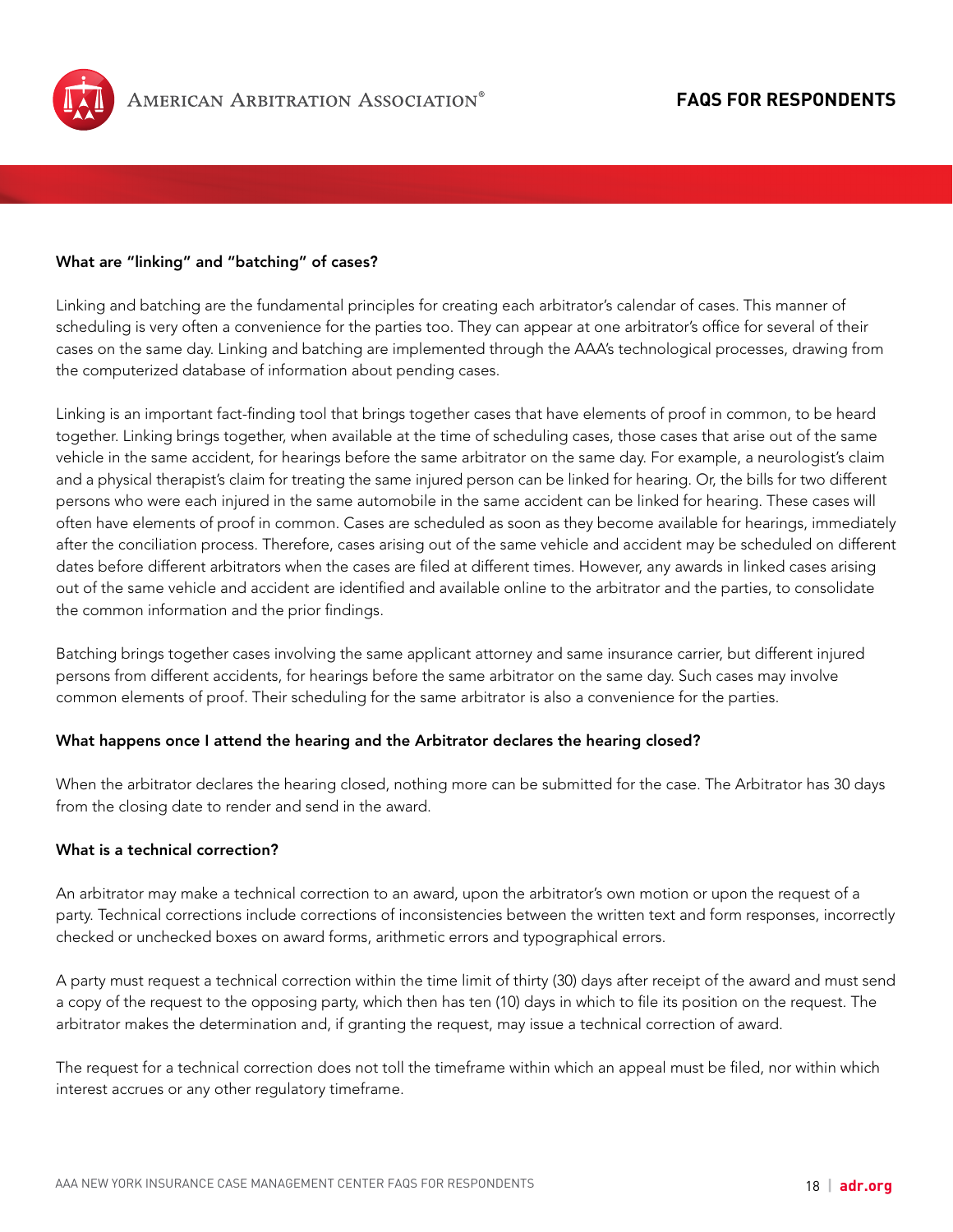

### How do I file an appeal of a No-Fault Arbitrator's award?

- (1) If grounds exist, any party to arbitration may request that the arbitration award be vacated or modified by a master arbitrator.
- (2) The request for review by a master arbitrator shall be in writing and shall be mailed or delivered to the American Arbitration Association office at 32 Old Slip, 33<sup>rd</sup> Floor, New York, NY 10005:
	- (i) Within fifteen calendar days of the mailing of an award rendered in an AAA expedited arbitration, or
	- (ii) Within 21 calendar days of the mailing of any other appealable award.
- (3) The request shall include a copy of the award in issue and shall state the nature of the dispute and the grounds for review.
	- (i) A request by an applicant for benefits shall be accompanied by a filing fee of \$75, payable by check or money order to the American Arbitration Association.
	- (ii) Upon the filing of a demand for arbitration by an applicant, the AAA shall bill the respondent insurer the sum of two hundred fifty \$250, which shall be payable by the insurer within thirty days after billing.
	- (iii) A request by an insurer shall be accompanied by a filing fee of \$325, payable by check or money order to the American Arbitration Association.
- (4) The applicant for master arbitration shall send, by certified mail, a copy of the filing papers to the opposing party at the same time that it submits the request for review to the AAA.

#### Postponements and Adjournments

- 65-4.5 No-Fault Arbitration forum procedure
- (j) Postponements and adjournments. The arbitrator may for good cause postpone or adjourn the hearing upon request of a party or upon the arbitrator's own initiative. Each party may cause one adjournment without the payment of an adjournment fee, if the adjournment request is received by the designated organization at least two business days prior to the scheduled arbitration. There shall be an adjournment fee of \$50 payable to the designated organization by the party requesting any subsequent adjournment. An adjournment fee of one hundred dollars (\$100) shall be payable to the designated organization by the party causing any adjournment within two (2) business days prior to the scheduled hearing. Such fees shall be used to defray the cost of administration of the arbitration forum.
- Any party requesting an adjournment must pay the appropriate adjournment fee. *The AAA will not place a case back on the arbitration calendar until the Applicant has paid any outstanding adjournment fee. Insurance carriers with outstanding balances in excess of thirty days will be referred to the NYSDFS.*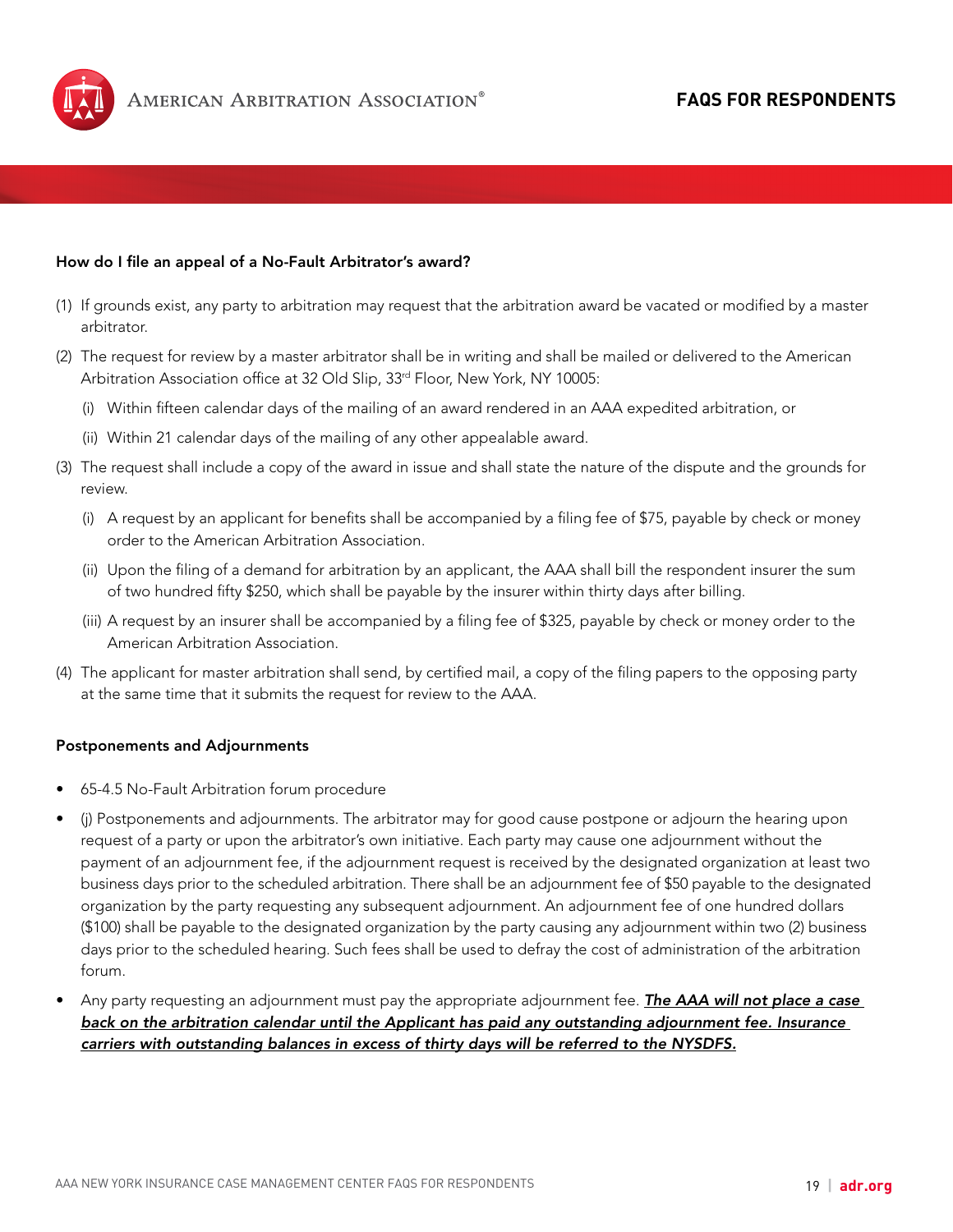

| <b>ADJOURNMENT REQUEST</b><br><b>MADE ON OR PRIOR TO:</b> | <b>TWO FULL BUSINESS DAYS</b> | <b>HEARING DAY</b> |
|-----------------------------------------------------------|-------------------------------|--------------------|
| Wednesday                                                 | Thursday, Friday              | Monday             |
| Thursday                                                  | Friday, Monday                | Tuesday            |
| Friday                                                    | Monday, Tuesday               | Wednesday          |
| Monday                                                    | Tuesday, Wednesday            | Thursday           |
| Tuesday                                                   | Wednesday, Thursday           | Friday             |

#### How do I file for an Extension Request?

The respondent may, in writing, request that the designated organization provide an additional 30 calendar days to respond based upon reasonable circumstances that prevent it from complying.

#### How do I request a Telephonic Hearing?

You may request to have a Telephonic hearing of your cases instead on an in person hearing. The request must be in writing and is at the discretion of the Arbitrator.

#### How do I request Written Submission?

11 NYCRR 65-4.5(a) provides for arbitration on the basis of written submissions. The request is at the discretion of the arbitrator and the claimed amount must be less than \$2,000. The request must be submitted to the AAA in writing.

## AAA Schedule

In our ongoing efforts to keep our customers well informed, we would like to take this opportunity to share our upcoming 2019 Holiday and Early Closing schedule with you.

#### AAA offices will be closed for business on the following days:

New Year's Day - Tuesday, January 1st Martin Luther King Day – Monday, January 21st President's Day – Monday, February 18th Memorial Day - Monday, May 27<sup>th</sup> Independence Day – Thursday, July 4th Day after Independence Day – Friday, July 5th Labor Day - Monday, September 2<sup>nd</sup> Thanksgiving Day – Thursday, November 28th Day after Thanksgiving - Friday, November 29<sup>th</sup> Christmas Day - Wednesday, December 25th